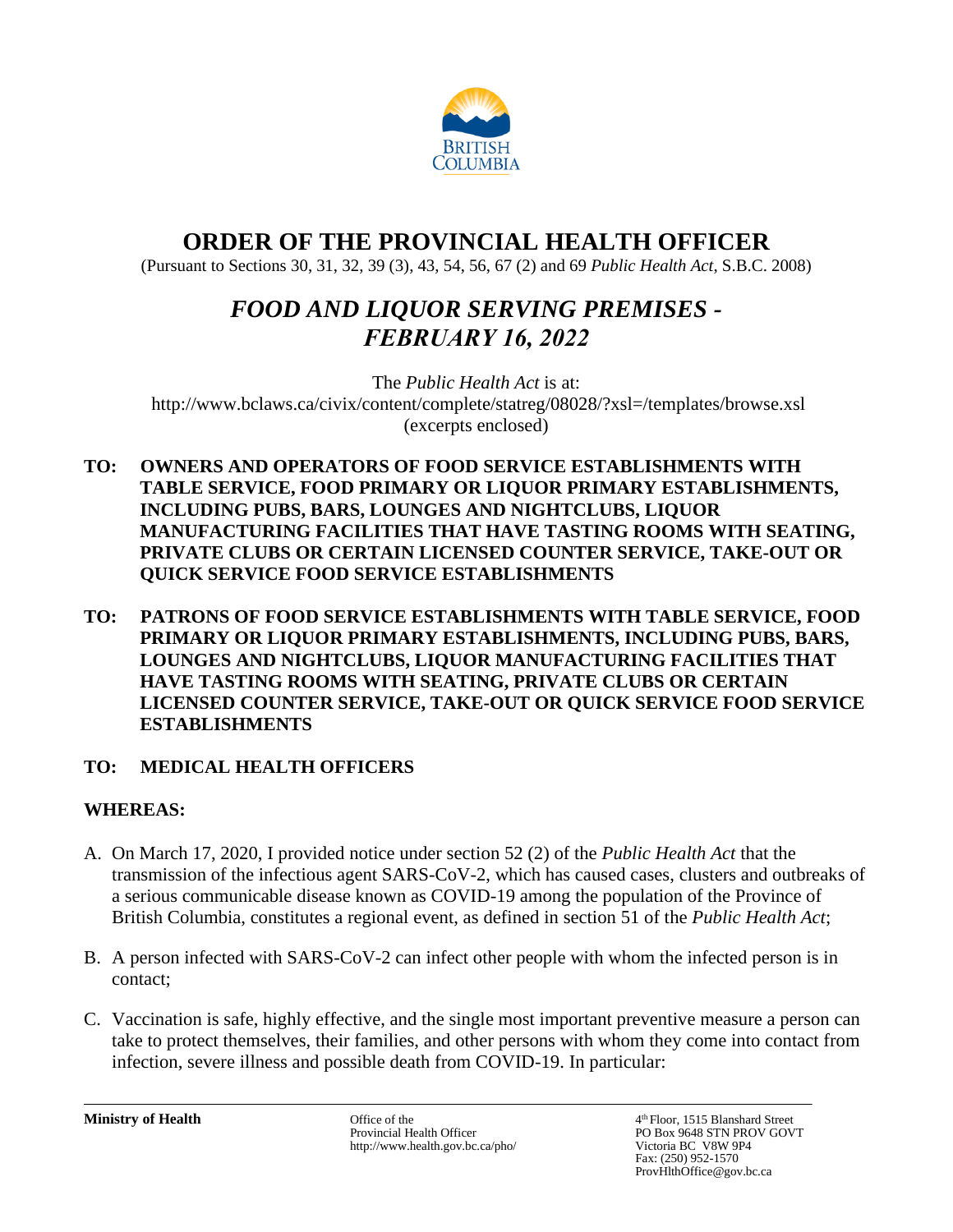- (a) the vaccines available in British Columbia, in company with other protective and preventive measures, provide protection against infection and are highly effective in protecting against severe illness, hospitalization, intensive care unit (ICU) admission and death across all eligible age groups, with illness being mostly milder in vaccinated people who become infected than in unvaccinated people;
- (b) most British Columbians who have received their primary course of vaccine (two doses) have strong and durable protection against severe illness from SARS-CoV-2 resulting from the extended interval between dose one and dose two that is being utilized in British Columbia; in addition, a new vaccine is now being offered which only requires one dose to be effective, and booster doses are being implemented in order to reinforce the protection afforded by vaccination; and
- (c) a full course of vaccine provides more effective and durable protection against infection and severe illness than natural immunity from prior COVID-19 infection alone, or natural immunity in combination with a single-dose of vaccine;
- D. Vaccines, which prevent or reduce the risk of infection with SARS-CoV-2, have been and continue to be readily available in British Columbia, and while substantial progress has been made in vaccinating the population of British Columbia 12 years of age and older, and children aged 5 to 11 years of age are now being vaccinated, a portion of the public remains unvaccinated, and there are communities where vaccination rates are low;
- E. Communities with low vaccination rates have experienced rapid spread of SARS-CoV-2, causing serious illness and increases in hospitalizations and ICU admissions, primarily in unvaccinated people. In contrast, communities with high vaccination rates have seen corresponding less serious illness and lower per capita hospitalization, ICU admission and death rates;
- F. Unvaccinated people are at greater risk than vaccinated people of being infected with SARS-CoV-2, and unvaccinated people who are infected experience significantly higher rates of hospitalization, ICU-level care and invasive mechanical ventilation, complications and death when compared with vaccinated people. Unvaccinated people are also at higher risk of transmitting SARS-CoV-2 to other people, including vaccinated people;
- G. People who are vaccinated can be infected with SARS-CoV-2 but experience less severity of illness than unvaccinated people, especially in younger populations. Vaccinated persons who contract COVID-19 can transmit SARS-CoV-2, but since they are generally contagious for shorter periods of time and are less symptomatic, they are less likely to transmit SARS-CoV-2, as compared to unvaccinated infected persons;
- H. The ongoing incidence of COVID-19 and serious health consequences that result has been exacerbated over time, first by the arrival of the highly transmissible Delta variant of SARS-CoV-2, which caused significantly more rapid transmission and increased severity of illness, particularly in younger unvaccinated people, than earlier variants, and now by the arrival of the even more transmissible Omicron variant, which is responsible for a surge in infections, and is now the dominant strain of SARS-CoV-2 circulating in the province;
- I. Absent vaccination, British Columbia would be in a far more challenging situation than the fragile balance our current immunization rates have provided, but the transmissibility of the Delta and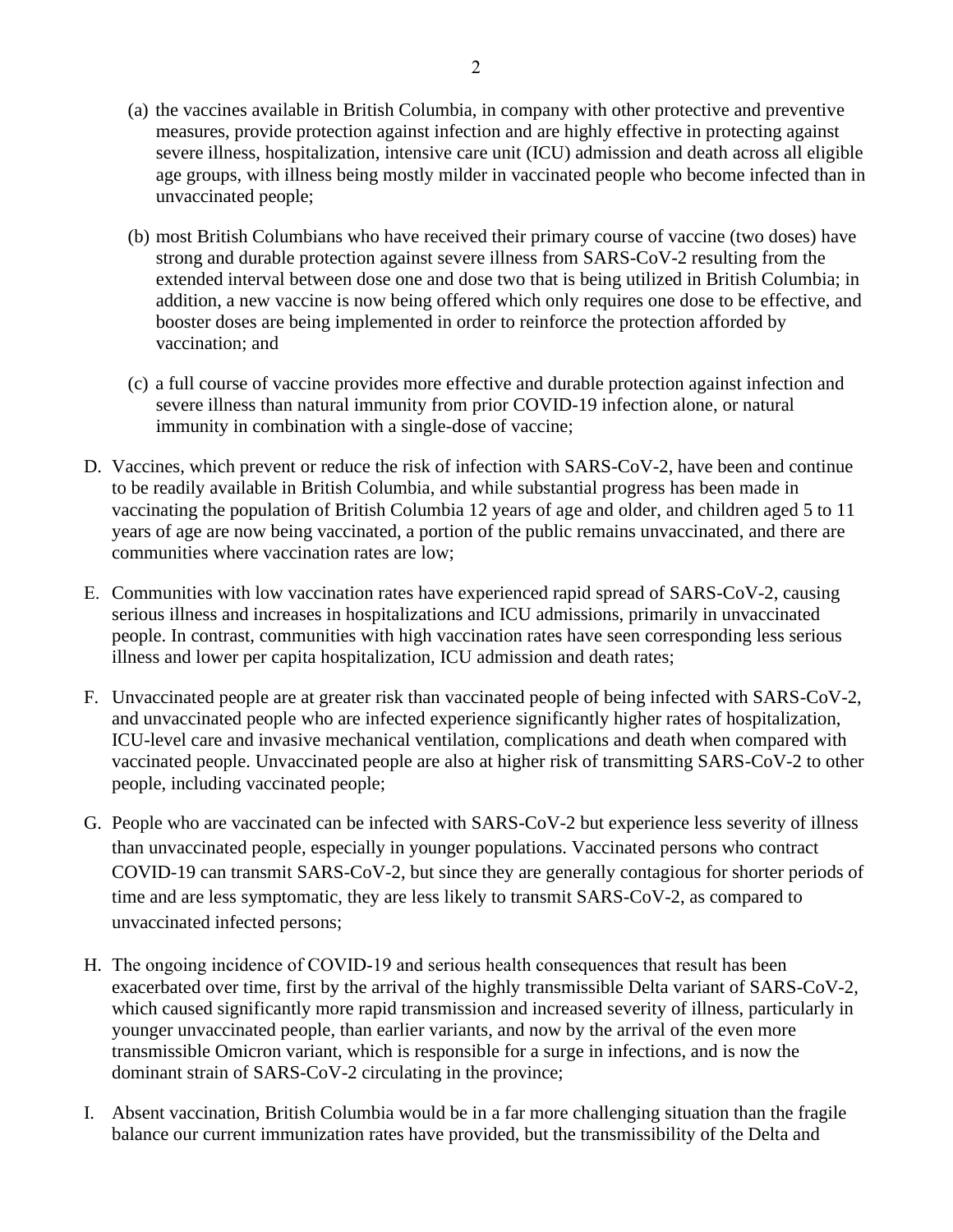Omicron variants means that higher vaccination rates than previously expected are now required to maintain this balance, mitigate transmission, reduce case numbers and serious outcomes, and, most importantly, given the high case rates we are presently experiencing with Omicron, reduce the burden on the healthcare system, particularly hospital and ICU admissions going forward;

- J. The emergence of the Omicron variant, which is leading to significant surges in infection and hospitalizations in British Columbia and in other jurisdictions worldwide, underlines the importance of vaccination in protecting the population and in removing the conditions which foster the development of variants which pose ever greater threats to public health;
- K. Further, vaccinated people who are infected with SARS-CoV-2, including the Omicron variant, have been shown to have high levels of protection against severe illness, to experience shorter infectious and symptomatic periods, and to recover from COVID-19 faster than similarly situated unvaccinated people, which, in turn, reduces the risk of transmission to their close contacts and co-workers and minimizes the disruption caused by absenteeism, all of which supports the continued provision of essential services in particular, and the orderly functioning of society as a whole;
- L. Preserving the ability of the public health and health care systems to protect and care for the health needs of the population, including providing care for health needs other than COVID-19, is critical. High incidence of transmission and illness in one or more regions have spill-over effects on health care delivery across the province, including in critical care and surgical services. Our public health and health care systems are currently experiencing severe stress, and are stretched beyond capacity in their efforts to prevent and respond to illness resulting from the transmission of COVID-19 in the population;
- M. Both the public health and the health care systems are using disproportionate amounts of their resources in their efforts to prevent and respond to COVID-19 due to transmission of SARS-CoV-2 across the province, and to provide care for those with COVID-19, who can be quite ill, require high levels of care and be hospitalized for long periods of time, which situation is exacerbated by the care needs of unvaccinated people, who comprise a substantial proportion of those who require hospitalization and ICU admission;
- N. While people who have contracted SARS-CoV-2 may develop some natural immunity for a period of time following infection, the strength and duration of that immunity varies depending on a multitude of factors, including which variant they were infected with and severity of infection. The risk of reinfection and hospitalization is significantly higher in people who remained unvaccinated after contracting SARS-CoV-2 than in those who are vaccinated post-infection. Vaccination, even after infection, remains an important measure to protect against reinfection by providing a stronger immune response that is known to be effective for a longer period of time than immunity arising from infection;
- O. People over 70 years of age, and people with chronic health conditions or compromised immune systems, are particularly vulnerable to severe illness, hospitalization, ICU admission, and death from COVID-19, even if they are vaccinated;
- P. Adults and children who are either particularly vulnerable to infection with SARS-CoV-2, or too young to be immunized, depend upon the people with whom they come into contact to protect them from the risk of infection;
- Q. Unvaccinated people in close contact with other people promotes the transmission of SARS-CoV-2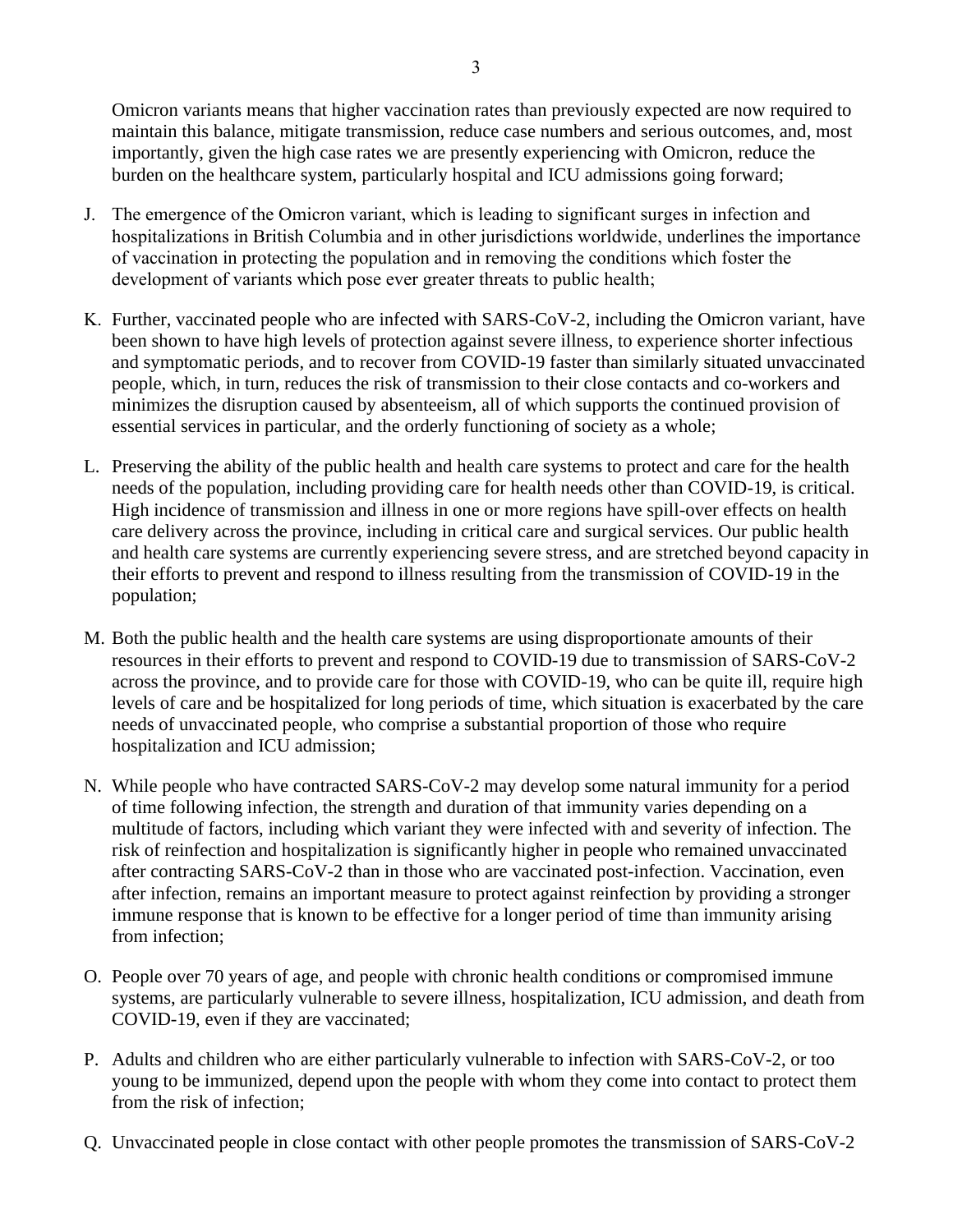to a greater extent than vaccinated people in the same situations, which, in turn, increases the number of people who develop COVID-19 and become seriously ill. In particular, the consumption of alcohol which increases risky behavior, is associated with increases in the transmission of SARS-CoV-2;

- R. Programs that require proof of vaccination have been shown to increase vaccination uptake in populations, thereby reducing the public health risk of SARS-CoV-2 and the burden of COVID-19 illness on the public health system, health care system and society as a whole;
- S. There are difficulties and risks in accommodating a person who is unvaccinated, since there is no other measure that is as effective as vaccination in reducing the risk of contracting or transmitting SARS-Co-2, and the likelihood of experiencing severe illness, hospitalization, ICU admission and death, if infected;
- T. I have considered and continue to consider, based on the currently available generally accepted scientific evidence, whether other measures, such as natural immunity, PCR testing or rapid antigen testing, are as effective as vaccination in reducing the risk of transmission of SARS-Co-2 or the severity of illness, if infected;
- U. Routine COVID-19 testing of asymptomatic people is not recommended in British Columbia. Polymerase chain reaction (PCR) testing capacity is reserved for people who have symptoms of COVID-19, and who are either at risk of more severe disease, and currently eligible for treatment, or live or work in high-risk settings, such as health care workers. Rapid antigen testing requires higher virus levels in the sample to detect and report a positive result, and, therefore, has a higher risk of providing a false negative result and is less accurate and reliable than PCR testing.
- V. Rapid antigen testing is not a substitute for vaccination and is most useful when used for symptomatic people in specific settings in which additional layers of protection are needed to protect people at higher risk of serious outcomes of COVID-19, such as in long-term care facilities, and then followed up with confirmatory PCR testing for positive tests, and when used in remote communities where obtaining results of PCR testing may be delayed;
- W. There are clear, objective criteria for determining whether a person has a medical deferral to a COVID-19 vaccination, and very few people fall into this category;
- X. Various options for establishing vaccine status, including in paper and online format, are readily available to members of the public;
- Y. The Omicron variant has introduced uncertainty into the course of the pandemic, and the rapid rise in infection, hospitalization and ICU admission rates in British Columbia have led me to conclude that unless measures are kept in place to temper the extent of transmission, reduce severity of disease and to continue to incentivize vaccination, there is a strong likelihood that the highly-transmissible nature of Omicron will cause serious illness among a sufficient proportion of the public to overwhelm the Province's health care system, which is already operating beyond capacity;
- Z. I recognize the societal effects, including the hardships, which the measures which I have and continue to put in place to protect the health of the population have on many aspects of life, and, with this in mind, continually engage in a process of reconsideration of these measures, based upon the information and evidence available to me, including infection rates, sources of transmission, the presence of clusters and outbreaks, the number of people in hospital and in ICU, deaths, the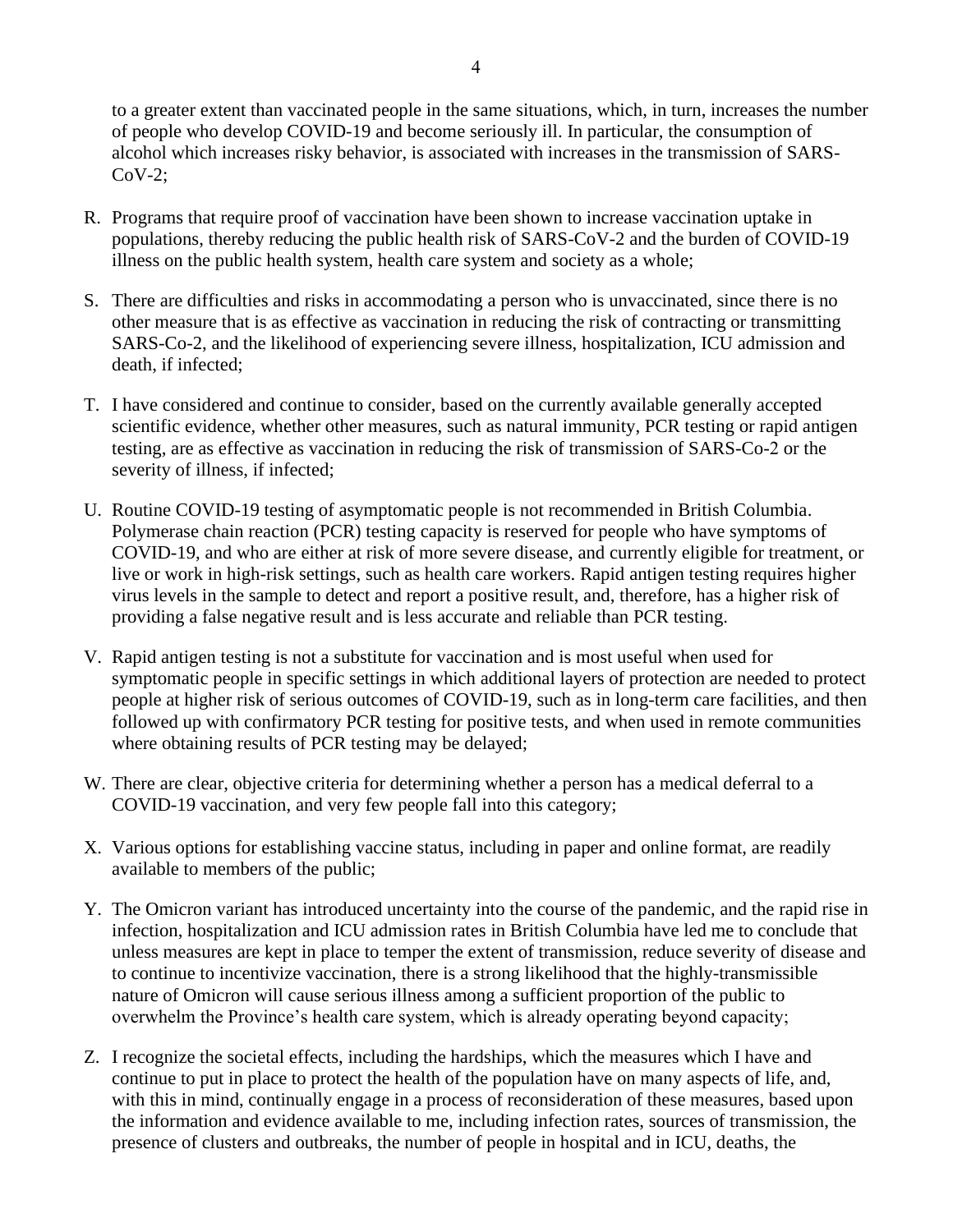5

emergence of and risks posed by virus variants of concern, vaccine availability, immunization rates, the vulnerability of particular populations and reports from the rest of Canada and other jurisdictions, with a view to balancing the interests of the public, including constitutionally protected interests, against the risk of harm to public health created by the presence of unvaccinated persons in food and liquor serving premises;

- AA. I further recognize that constitutionally protected interests include the rights and freedoms guaranteed by the *Canadian Charter of Rights and Freedoms*, including specifically freedom of religion and conscience, freedom of thought, belief, opinion and expression, and the right not to be deprived of life, liberty or security of the person, other than in accordance with the principles of fundamental justice. I understand that making decisions about whether to get vaccinated may engage these rights and freedoms. However, these rights and freedoms are not absolute and are subject to such reasonable limits prescribed by law as can be demonstrably justified in a free and democratic society, which includes proportionate, precautionary and evidence-based measures, including vaccination, to prevent loss of life, serious illness and disruption of our health system and society;
- BB. When exercising my powers to protect the health of the public from the risks posed by COVID-19, I am aware of my obligation to choose measures that limit the *Charter* rights and freedoms of British Columbians less intrusively, and to balance these rights and interests in a way that is consistent with the protection of public health. I have concluded that the measures which I am putting in place in this Order are proportionate, rational and tailored to address the risk, and are neither arbitrary, overbroad, nor grossly disproportionate in light of the need to protect public health at this time. In my view, any limits on constitutionally protected rights and freedoms arising from this Order are proportionate and reasonable in the interests of protecting public health, and there are no other reasonable alternatives that would provide the same level of protection for the population;
- CC. In addition, I recognize privacy interests and the interests protected by the *Human Rights Code*, and have taken these into consideration when exercising my powers to protect the health interests of members of the public from the risk created by being in contact with unvaccinated persons in food or liquor serving premises, particularly with the arrival of the Omicron variant in the province;
- DD. I am also mindful that the volume of requests for reconsideration of my Orders, and the time and expertise which considering them entails, has become beyond my capacity and that of my office and team of medical health officers to manage, and is using resources which are better directed at assessing and responding to the protection of the public as a whole;
- EE. For certainty, this Order is not directed at food or liquor serving premises which are located in airports or at BC Ferries terminals or on BC ferries; designated onsite liquor retail and dedicated sampling room areas without seating attached to a liquor manufacturing facility; a person providing or collecting take-out food or liquor; a person who delivers food or liquor to, or who receives food or liquor in a place other than a food service establishment or liquor serving premises; unlicensed counter service, take-out or quick service food service establishments without table service; licensed counter service take-out or quick service food service establishments without table service which do not sell liquor for consumption on the premises; unlicensed self-serve food areas; food courts and food trucks; drive-through food service establishments; cafeterias in grocery stores; hospitals; licensed care facilities; assisted living residences; independent living facilities; correctional facilities; industrial camps; public or independent schools; post-secondary institutions; workplace cafeterias; cafeterias for resident students attending educational institutions; or other places in which food or liquor is served to residents, rather than to the general public.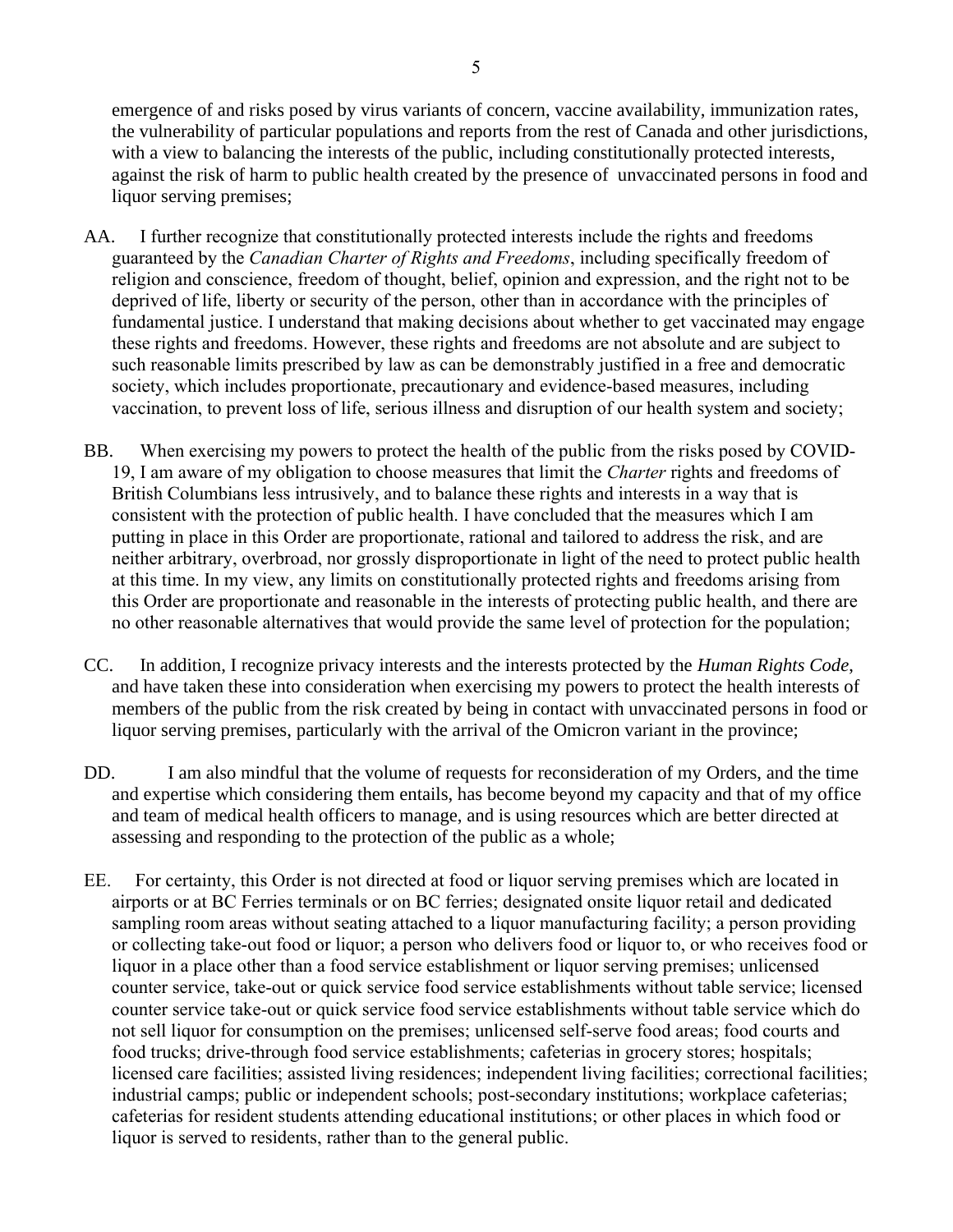## **THEREFORE, I have reason to believe and do believe that**

- (a) the continued presence of unvaccinated people in the population, more so in some age groups and some communities where vaccination rates continue to be low, coupled with the presence of the highly transmissible Omicron variant, poses a risk to the health of the population, threatens the capacity of the public health and health care systems to address the health care needs of the population, and constitutes a health hazard;
- (b) in order to protect the health of the public, and the public health and health care systems, it is necessary for me to keep in place preventive measures to reduce the risk of the transmission of SARS-CoV-2 in food and liquor serving premises, which could lead to widespread infection and serious illness, especially among unvaccinated people, and overwhelm the public health and the health care systems, which are already operating beyond capacity;
- (c) it is in the public interest for me to proceed on a precautionary basis to exercise the powers in sections 30, 31, 32, 39, 54, 56, 67 (2) and 69 of the *Public Health Act* **TO ORDER** as follows:

# **THIS ORDER**

- **A. REPEALS AND REPLACES MY ORDER MADE ON FEBRUARY 7, 2022 WITH RESPECT TO FOOD AND LIQUOR SERVING PREMISES,**
- **B. CONFIRMS MY VARIANCE OF NOVEMBER 12, 2021,**

# **C. APPLIES THAT VARIANCE TO THIS ORDER.**

#### **Definitions in this Order:**

**"COVID-19 Safety Plan"** means a plan based on risk identification which includes a hierarchy of controls intended to ensure that the transmission of COVID-19 is minimized at workplaces to the extent practicable;

**"exemption"** means a variance issued to a person under the *Public Health Act* on the basis of a medical deferral to a vaccination, which permits an unvaccinated person to do that which they would otherwise be prohibited from doing, pursuant to this or another order made under the *Public Health Act*, despite not being vaccinated;

**"food service establishment"** has the same meaning as in the Food Premises Regulation;

**"operator"** means a person who operates a premises**;**

**"patron"** means a person who is present as a customer on premises, but does not include a person who is under 12 years of age with respect to Part A or an owner, operator or member of staff;

**"photo identification"** means one of the following:

(a) a photo BC Services Card within the meaning of the Identification Card regulation;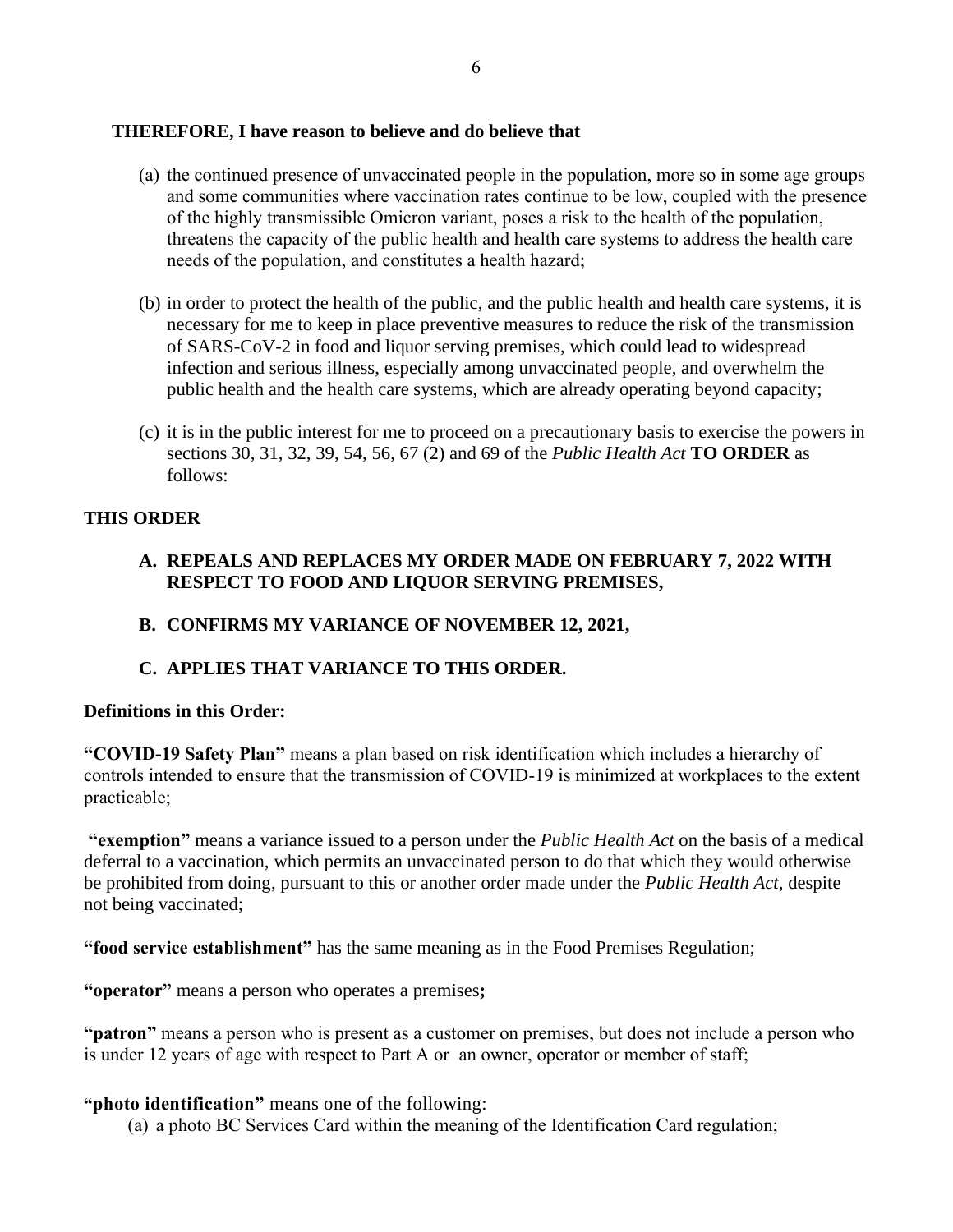- (b) a temporary or permanent driver's licence, issued by a government of a province of Canada;
- (c) a certificate of Indian Status;
- (d) a Métis Nation British Columbia citizenship and identification card;
- (e) a passport attesting to citizenship or other national status, issued by a government of any jurisdiction and including a photograph of the holder;
- (f) another form of identification, issued by a government of any jurisdiction, including a photograph of the holder;
- (g) a military identification card that is issued by a government of any jurisdiction, which includes a photograph of the holder;

**"premises"** includes both the inside and outside area of a place being operated as a

- (a) a food service establishment with table service, including a buffet with table service, or a café;
- (b) a food primary or liquor primary establishment, including a nightclub, pub, bar, lounge, nightclub, liquor manufacturing facility that has a tasting room with seating, or a private club; or
- (c) a licensed counter, take-out or quick service food service establishment without table service which sells liquor for consumption on the premises;

#### **"proof of exemption"** means

- (a) in the case of a person who is more than 18 years of age, photo identification and an exemption certificate;
- (b) in the case of a person who is 18 years of age or younger, an exemption certificate.

## **"proof of vaccination"** means

- (a) in the case of a person who is more than 18 years of age, photo identification and a vaccine card;
- (b) in the case of a person who is 18 years of age or younger, a vaccine card;

**"table service"** includes providing any of the following services:

- (a) taking a reservation from a patron;
- (b) greeting a patron at the entrance, seating a patron, or providing any other hosting services;
- (c) providing a place setting at a table, in a booth or at a counter for a patron;
- (d) providing a menu to a seated patron;
- (e) providing water to a seated patron;
- (f) taking a food or drink order from a seated patron:
- (g) serving food or drink, or providing condiments to a seated patron;
- (h) re-filling a drink for a seated patron;
- (i) clearing dishes, glasses, cups or cutlery after use by a patron while a patron is still at the table;
- (j) taking payment from a patron after a meal;
- (k) taking payment from a patron at their seat;
- (l) providing service to a patron other than from behind a counter;
- (m) providing any other service to a patron at their seat;

## **"vaccinated"** means

- (a) with respect to a person 13 years of age or older to have received all doses of a vaccine series or a combination of vaccines, but not including a booster dose, as recommended by
	- (i) the provincial health officer, with respect to vaccines approved for use in Canada by the department of the federal government responsible for regulating drugs, or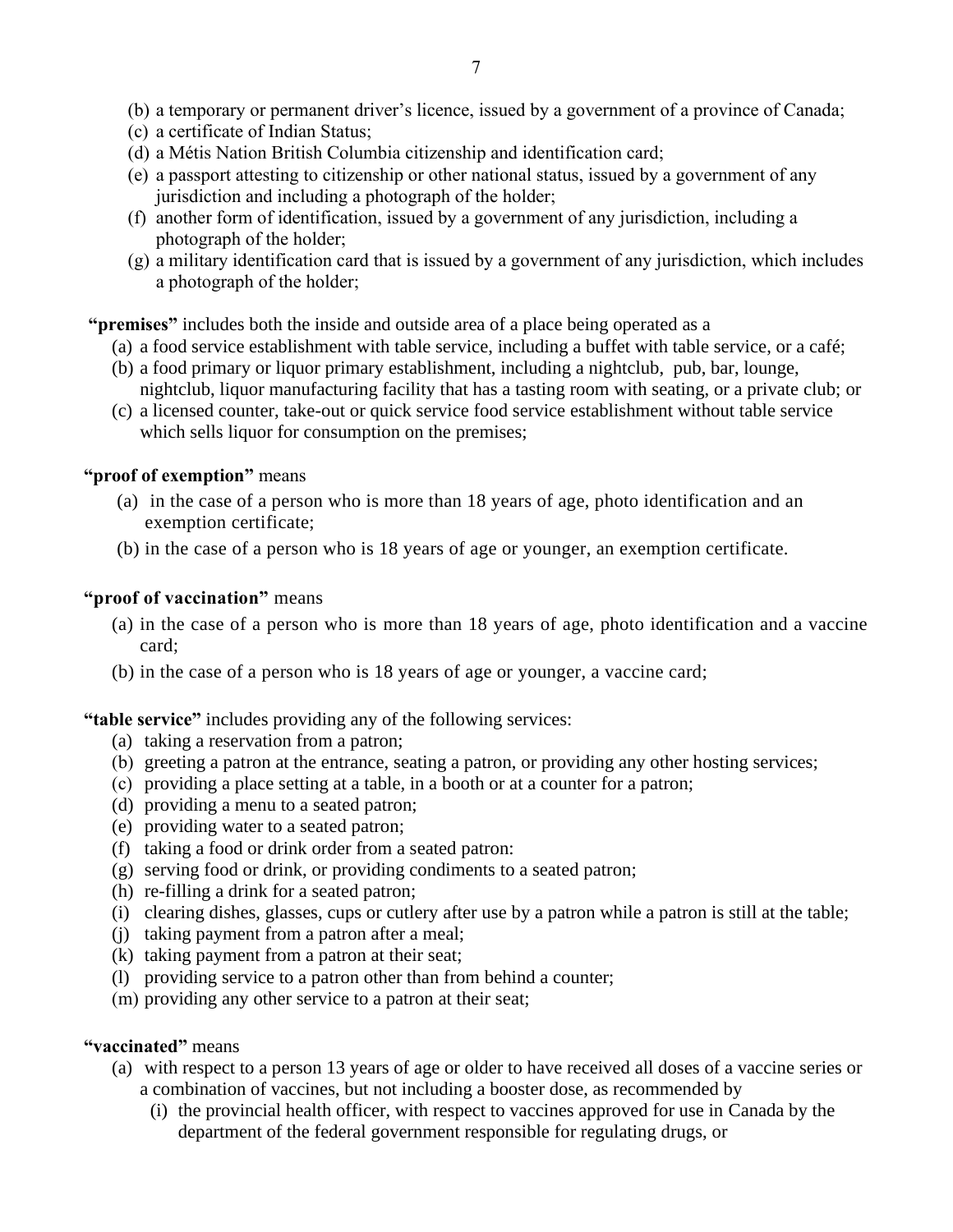- (ii) the World Health Organization, with respect to vaccines approved by the World Health Organization but not approved for use in Canada;
- (b) with respect to a person 12 years of age to have received one dose of a vaccine recommended by
	- (i) the provincial health officer, with respect to vaccines approved for use in Canada by the department of the federal government responsible for regulating drugs, or
	- (ii) the World Health Organization, with respect to vaccines approved by the World Health Organization but not approved for use in Canada;

**"vaccine"** means a vaccine intended for use in humans against SARS-CoV-2;

**"vaccine card"** means proof in one of the following forms that the holder is vaccinated:

- (a) electronic proof or a printed copy of an electronic proof,
	- (i) issued by the government in the form of a QR code, accessible through the Health Gateway online platform, and
	- (ii) showing the name of the holder;
	- (b) proof in writing, issued by the government for the purpose of showing proof of vaccination in accordance with orders of the provincial health officer made under the *Public Health Act*;
	- (c) proof, whether electronic or in writing, issued
		- (i) by the government of Canada or of a province of Canada, and
		- (ii) for the purpose of showing proof of vaccination in accordance with an order made in the exercise of a statutory power with respect to the protection of public health or the facilitation of international travel;
	- (d) in the case of an international visitor,
		- (i) proof, whether electronic or in writing, relied upon to enter Canada, and
		- (ii) the person's passport or photo identification;

**"variance"** means the *Variance of Gatherings and Events & Food and Liquor Serving Premises Orders to Suspend Reconsideration re Proof of Vaccination – November 12, 2021*.

#### **A. PROOF OF VACCINATION**

- 1. An operator must not operate a food service establishment with table service, or a food primary or liquor primary establishment, including a nightclub, pub liquor manufacturing facility that has a tasting room with seating, a private club or a counter, take-out or quick service food service establishment without table service which sells liquor for consumption on the premises, except in compliance with the provisions of this Order.
- 2. An operator must have a COVID-19 Safety Plan as required under the *Workplace Safety Order.*
- 3. Subject to a direction by me, on the recommendation of a medical health officer, that this this Order does not apply to a premises in the geographic area of the province for which the medical health officer is designated, the following requirements apply to premises described in section 1:
	- (a) An operator must only serve patrons who are vaccinated or have an exemption and who have provided proof of vaccination or proof of exemption.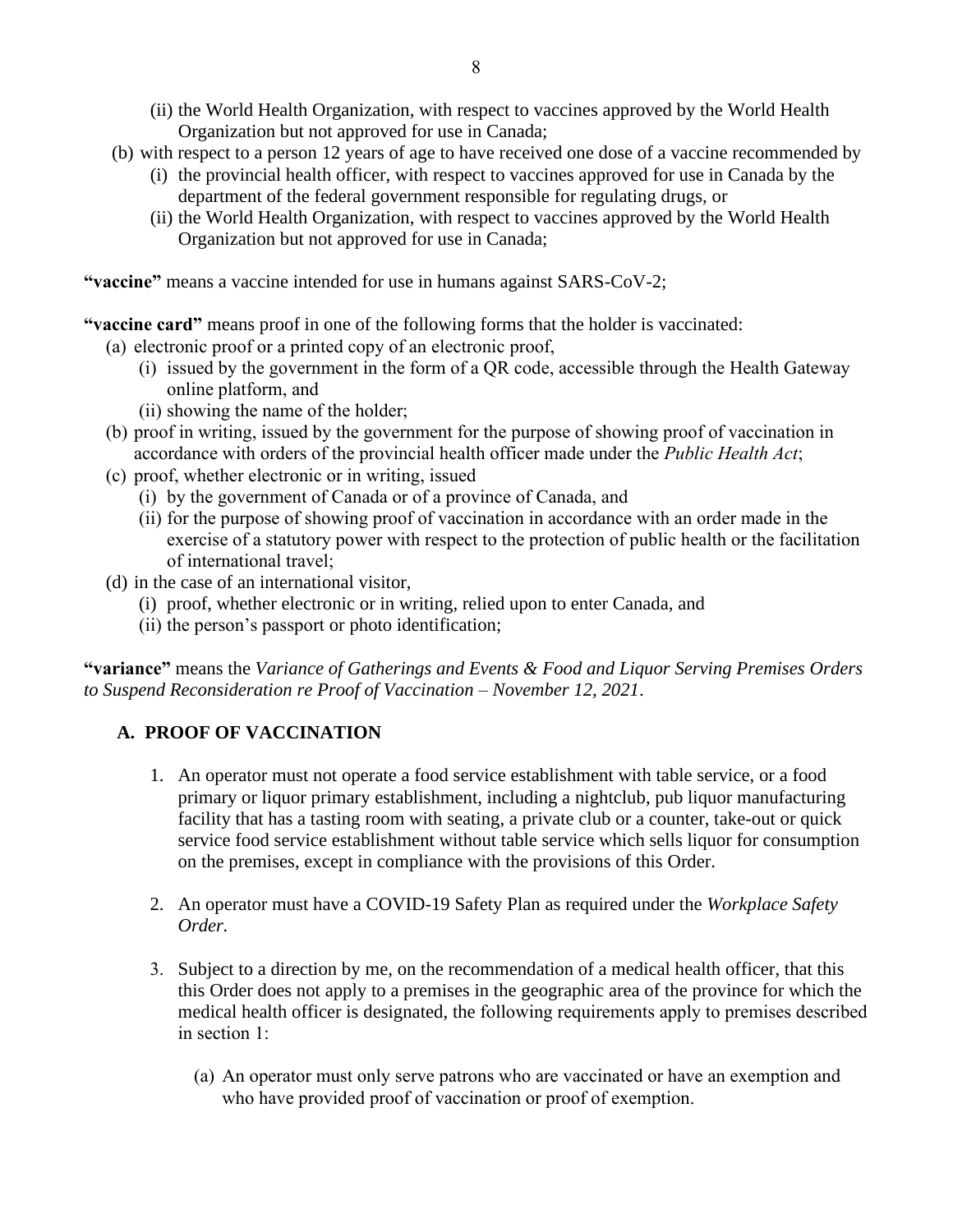- (b) A patron must be vaccinated or have an exemption and must provide an operator with proof of vaccination or proof of exemption in order to be served in a premises.
- (c) An operator must not permit a patron who is not vaccinated or who does not have an exemption and who has not provided the operator with proof of vaccination or proof of exemption to remain on the premises.
- (d) A patron who is not vaccinated or who does not have an exemption and who has not provided an operator with proof of vaccination or proof of exemption must not be on or remain on the premises.
- 4. An operator must scan the QR code on a vaccine card issued in Canada in order to determine whether a patron is vaccinated.
- 5. An operator must not scan the QR code with a tool other than a BC Vaccine Card Verifier App.
- 6. Subject to section 6, an operator must not retain proof of vaccination or proof of exemption, or use it for any purpose other than to confirm that a patron has been vaccinated or has an exemption, as required by this Order.
- 7. Despite section 5, with the written consent of a patron, an operator may keep a record of the fact that the patron has provided proof of vaccination or proof of exemption in compliance with this Part until this Order expires or is repealed, and the operator may rely upon this record to satisfy the requirements in this Part with respect to the service or presence of the patron on the premises.

## **B. PATRONS**

- 1. A patron must not enter premises, or must leave premises, if so directed by the operator or a member of staff.
- 2. A patron must comply with the *Face Coverings (COVID -19) Order.*
- 3. A patron must comply with the requirements or prohibitions in this Order and with measures, guidance or direction from an owner, operator, or member of staff intended to implement the provisions of this Order and to ensure compliance with the *Face Coverings (COVID-19) Order.*

## **C. DELEGATION OF AUTHORITY TO THE MEDICAL HEALTH OFFICER**

Under the authority vested in me by section 69 of the *Public Health Act*, I delegate my authority under section 43 of the *Public Health Act* to the medical health officer for the geographic region of the province in which a person resides to receive, consider, and make a decision with respect to a request for reconsideration made by the person on the basis of a medical deferral to a vaccination, and to add conditions to or change conditions on an exemption, or to suspend or cancel an exemption.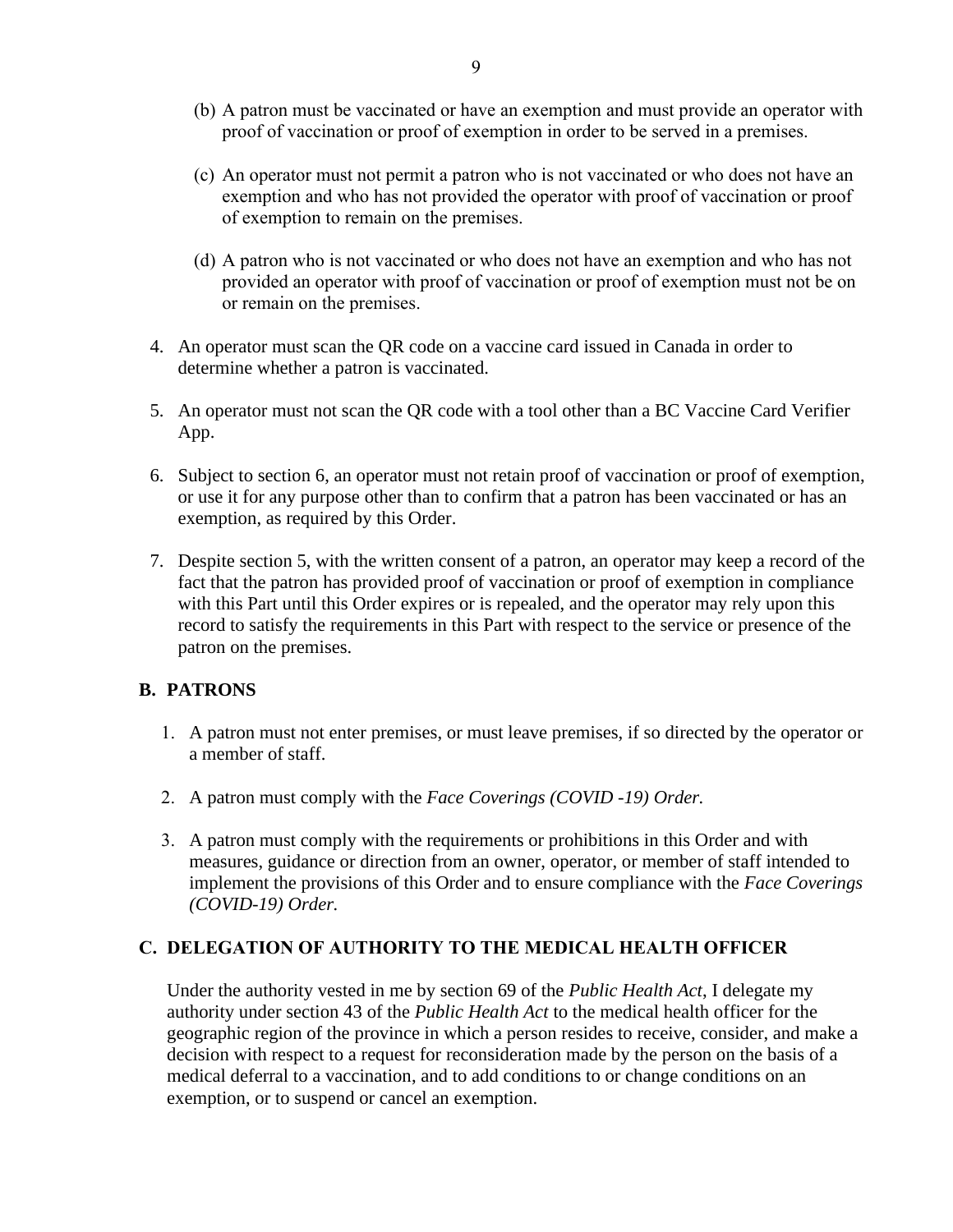#### **D. RELATED MEDICAL HEALTH OFFICERS ORDERS**

Recognizing that the risk differs in different regions of the province, and that medical health officers are in the best position to assess local circumstances and to determine whether additional or more restrictive steps need to be taken to reduce the risk of the transmission of COVID-19, **I FURTHER ORDER**:

- 1. A medical health officer may issue an order further to this Order, for the purpose of having the provisions of the order incorporated into this Order. An order may add further prohibitions, or impose more restrictive limitations or conditions, in the whole or part of the geographic area of the province for which the medical health officer is designated, and, subject to section 2, the provisions of the order are incorporated into this Order when posted on my website. For certainty, a contravention of an order of a medical health officer issued further to this Order, and posted on my website, is a contravention of this Order.
- 2. While it is in force, a provision in an order made by a medical health officer further to this Order and posted on my website, which adds further prohibitions or imposes more restrictive limitations or requirements than this Order, applies in the whole or part of the geographic area of the province for which the medical health officer is designated, despite the provisions of this Order.

## **E. IN FORCE AND EXPIRY DATES**

- 1. This Order comes into force at 12:01 A.M. on February 17, 2022.
- 2. This Order expires at 11:59 P.M. on June 30, 2022.

## **F. VARIANCE, RECONSIDERATION AND REVIEW**

After weighing the interests of patrons and staff in food and liquor serving premises, against the interests of persons who are not vaccinated for reasons other than a medical deferral to vaccination, and taking into account the importance of protecting the health of patrons and staff, the stress under which the public health and health care systems are currently operating, and the impact this is having on the provision of health care to the population, the burden which responding to more clusters and outbreaks of COVID-19 would put on the public health system, the burden which responding to more patients with serious illness would place upon an already overburdened health care system, and the risk inherent in accommodating persons who are not vaccinated, and for the reasons set out in my Variance of November 12, 2021, posted on my website, I have decided, pursuant to section 54 (1) (h) of the *Public Health Act*, and in accordance with the emergency powers set out in Part 5 of the *Act*, to confirm the application of the Variance to this Order, and, in accordance with the Variance, will not be accepting requests for a reconsideration of this Order, except from an individual on the basis of a medical deferral to a vaccination.

A request for an exemption from providing proof of vaccination must be made on the basis that the health of the person would be seriously jeopardized if the person were to be vaccinated, and must follow the guidelines posted on the Provincial Health Officer's website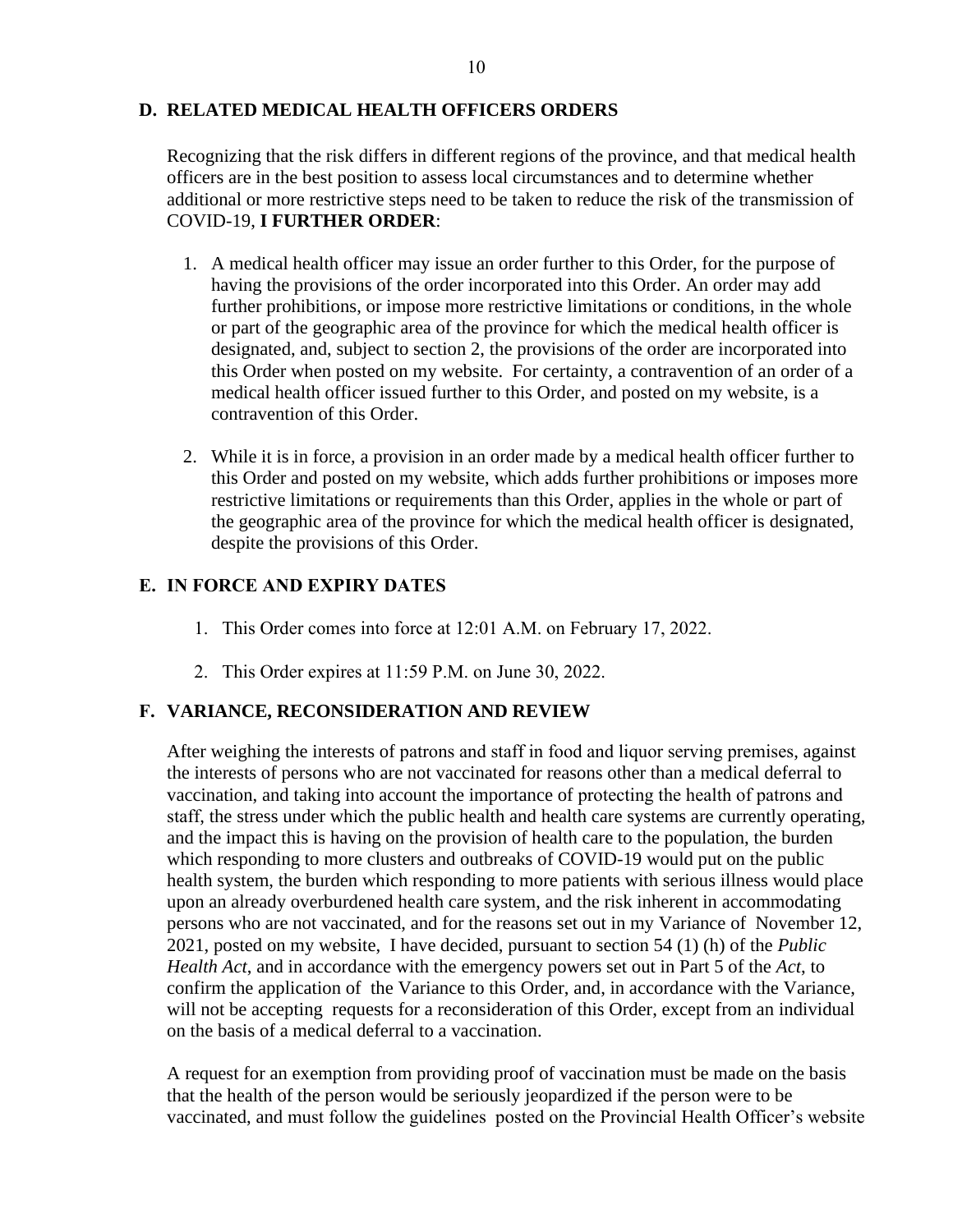[\(https://www2.gov.bc.ca/gov/content/health/about-bc-s-health-care-system/office-of-the](https://www2.gov.bc.ca/gov/content/health/about-bc-s-health-care-system/office-of-the-provincial-health-officer/current-health-topics/covid-19-novel-coronavirus)[provincial-health-officer/current-health-topics/covid-19-novel-coronavirus\)](https://www2.gov.bc.ca/gov/content/health/about-bc-s-health-care-system/office-of-the-provincial-health-officer/current-health-topics/covid-19-novel-coronavirus).

A request under section 43 may be submitted to the Provincial Health Officer at [PHOExemptions@gov.bc.ca](mailto:PHOExemptions@gov.bc.ca) with the subject line "Request for Reconsideration about Proof of Vaccination".

Pursuant to section 54 (1) (h) of the *Public Health Act*, and in accordance with the emergency powers set out in Part 5 of the Act, I will not be accepting requests for a review of this Order.

# **G. COMPLIANCE AND ENFORCEMENT**

You are required under section 42 of the *Public Health Act* to comply with this Order.

Failure to comply with this Order is an offence under section 99 (1) (k) of the *Public Health Act*.

If you fail to comply with this Order, I have the authority to take enforcement action against you under Part 4, Division 6 of the *Public Health Act.*

You may contact me at:

Dr. Bonnie Henry, Provincial Health Officer 4 th Floor, 1515 Blanshard Street P O Box 9648 STN PROV GOVT, Victoria BC V8W 9P4 Fax: (250) 952-1570 Email: [ProvHlthOffice@gov.bc.ca](mailto:ProvHlthOffice@gov.bc.ca)

DATED THIS: 16<sup>th</sup> day of February 2022

 $S$ igned:  $K$ thenty

Bonnie Henry MD, MPH, FRCPC Provincial Health Officer

Delivery By: Posting on the BC Government and the BC Centre for Disease Control websites.

Enclosure: Excerpts of the *Public Health Act*.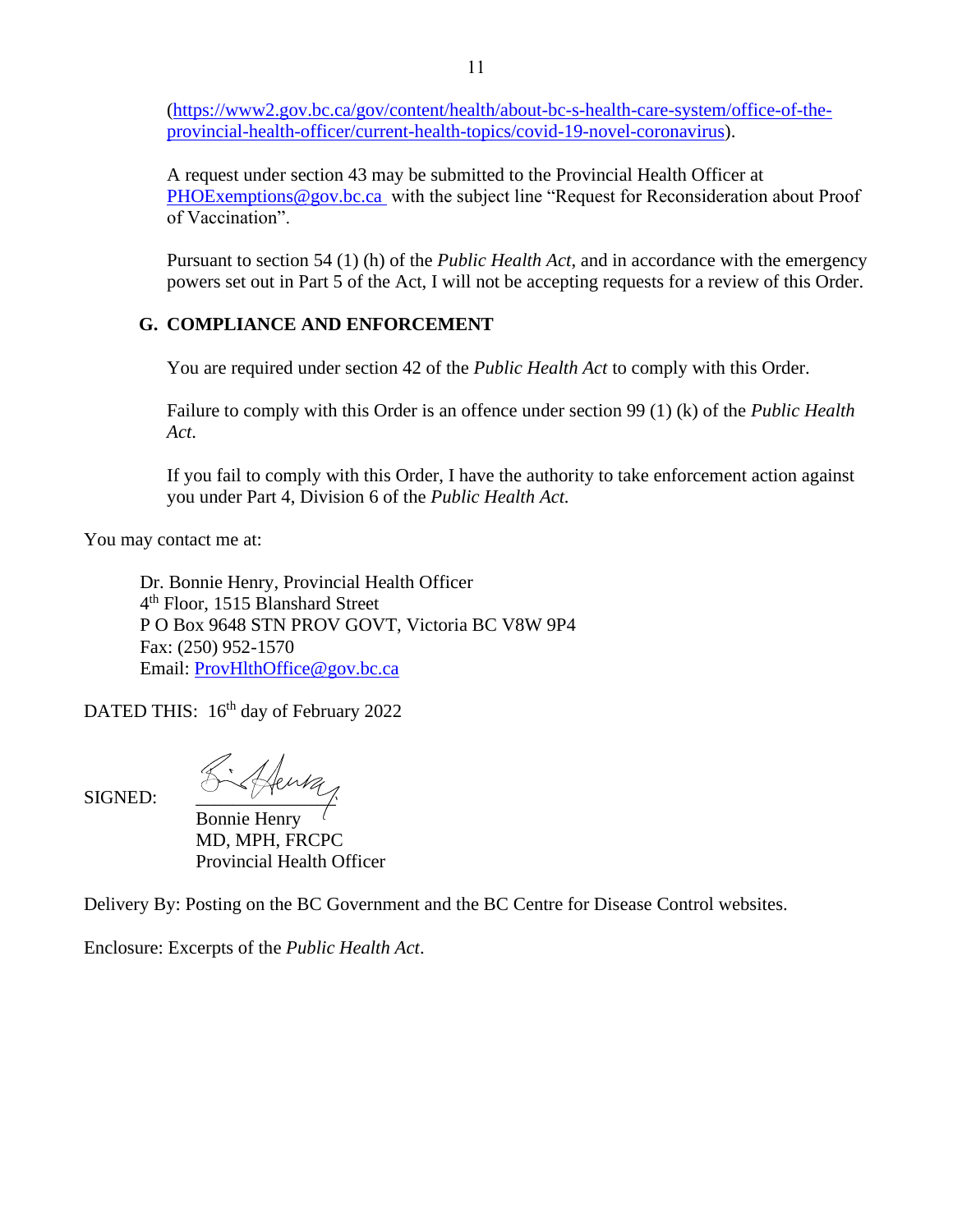## **ENCLOSURE**

#### **Excerpts of the** *Public Health Act* **[SBC 2008] c. 28**

#### *Definitions*

**1** In this Act:

#### *"***health hazard***"* means

(a) a condition, a thing or an activity that

(i) endangers, or is likely to endanger, public health, or

(ii) interferes, or is likely to interfere, with the suppression of infectious agents or hazardous agents, or

(b) a prescribed condition, thing or activity, including a prescribed condition, thing or activity that

(i) is associated with injury or illness, or

(ii) fails to meet a prescribed standard in relation to health, injury or illness;

#### **When orders respecting health hazards and contraventions may be made**

**30** (1) A health officer may issue an order under this Division only if the health officer reasonably believes that

(a) a health hazard exists,

(b) a condition, a thing or an activity presents a significant risk of causing a health hazard,

(c) a person has contravened a provision of the Act or a regulation made under it, or

(d) a person has contravened a term or condition of a licence or permit held by the person under this Act.

(2) For greater certainty, subsection (1) (a) to (c) applies even if the person subject to the order is complying with all terms and conditions of a licence, a permit, an approval or another authorization issued under this or any other enactment.

#### **General powers respecting health hazards and contraventions**

**31** (1) If the circumstances described in section 30 *[when orders respecting health hazards and contraventions may be made]* apply, a health officer may order a person to do anything that the health officer reasonably believes is necessary for any of the following purposes:

(a) to determine whether a health hazard exists;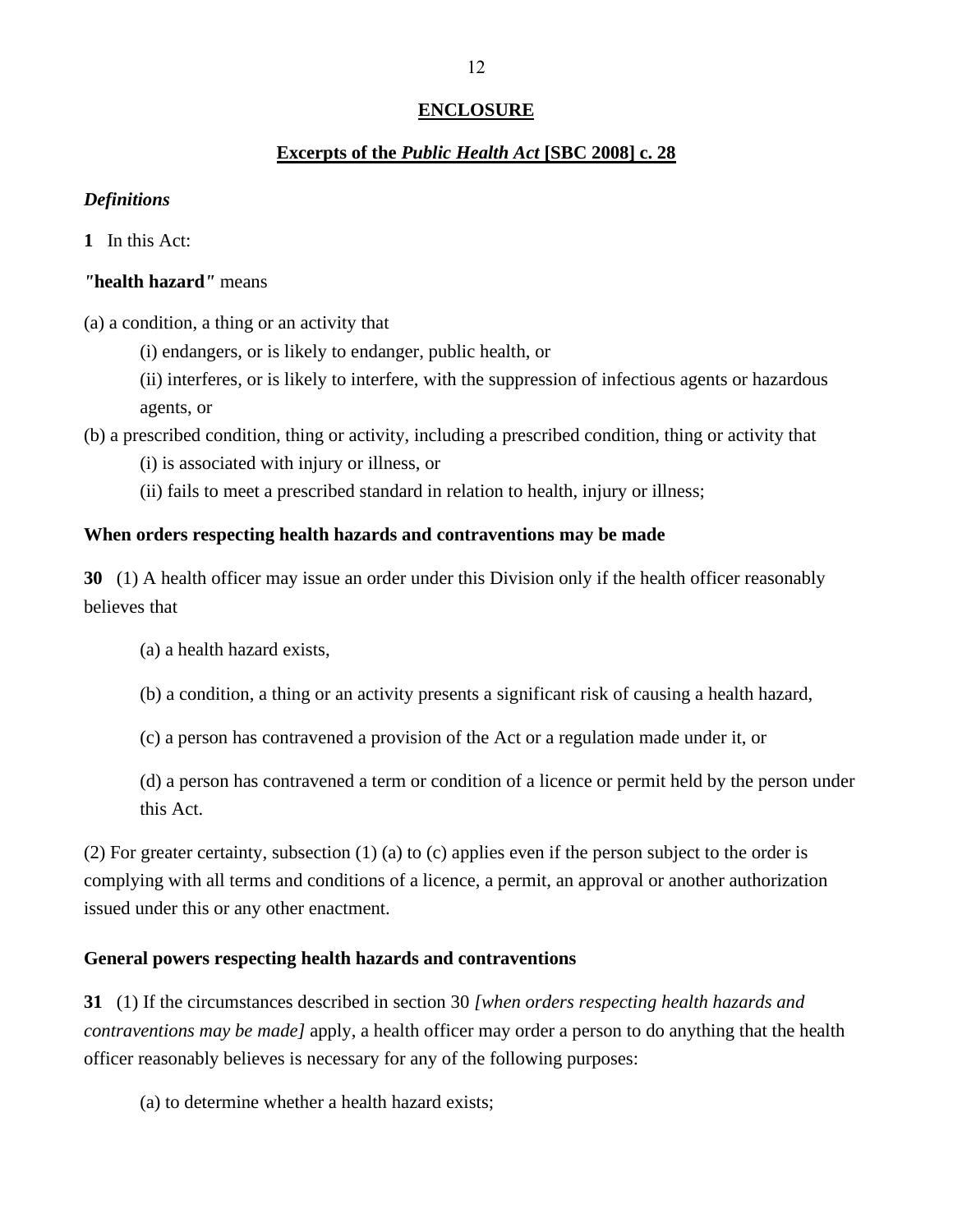(b) to prevent or stop a health hazard, or mitigate the harm or prevent further harm from a health hazard;

(c) to bring the person into compliance with the Act or a regulation made under it;

(d) to bring the person into compliance with a term or condition of a licence or permit held by that person under this Act.

(2) A health officer may issue an order under subsection (1) to any of the following persons:

(a) a person whose action or omission

(i) is causing or has caused a health hazard, or

(ii) is not in compliance with the Act or a regulation made under it, or a term or condition of the person's licence or permit;

(b) a person who has custody or control of a thing, or control of a condition, that

(i) is a health hazard or is causing or has caused a health hazard, or

(ii) is not in compliance with the Act or a regulation made under it, or a term or condition of the person's licence or permit;

(c) the owner or occupier of a place where

(i) a health hazard is located, or

(ii) an activity is occurring that is not in compliance with the Act or a regulation made under it, or a term or condition of the licence or permit of the person doing the activity.

#### **Specific powers respecting health hazards and contraventions**

**32** (1) An order may be made under this section only

(a) if the circumstances described in section 30 *[when orders respecting health hazards and contraventions may be made]* apply, and

(b) for the purposes set out in section 31 (1) *[general powers respecting health hazards and contraventions]*.

(2) Without limiting section 31, a health officer may order a person to do one or more of the following:

(a) have a thing examined, disinfected, decontaminated, altered or destroyed, including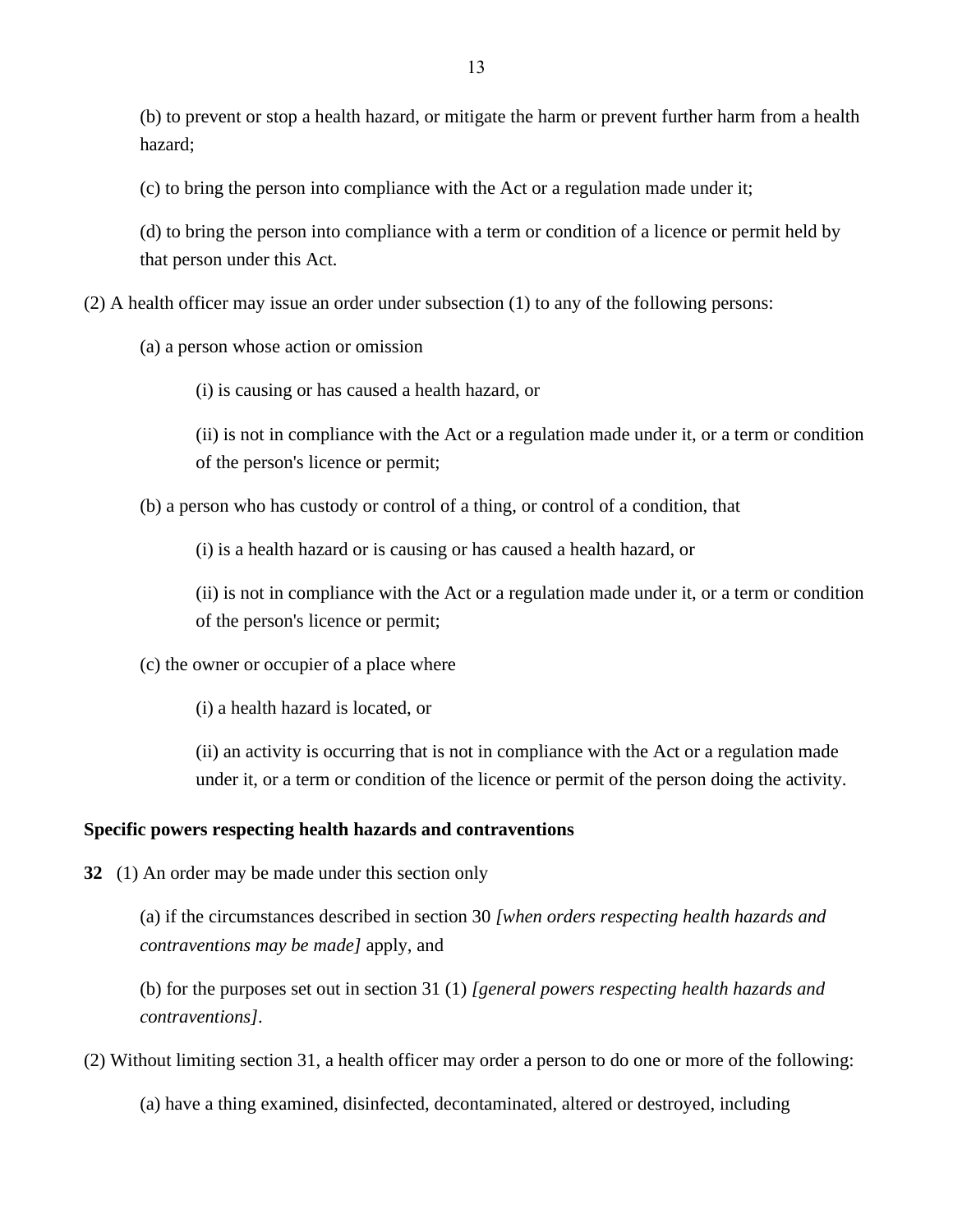(i) by a specified person, or under the supervision or instructions of a specified person,

(ii) moving the thing to a specified place, and

(iii) taking samples of the thing, or permitting samples of the thing to be taken;

(b) in respect of a place,

(i) leave the place,

(ii) not enter the place,

(iii) do specific work, including removing or altering things found in the place, and altering or locking the place to restrict or prevent entry to the place,

(iv) neither deal with a thing in or on the place nor dispose of a thing from the place, or deal with or dispose of the thing only in accordance with a specified procedure, and

(v) if the person has control of the place, assist in evacuating the place or examining persons found in the place, or taking preventive measures in respect of the place or persons found in the place;

(c) stop operating, or not operate, a thing;

(d) keep a thing in a specified place or in accordance with a specified procedure;

(e) prevent persons from accessing a thing;

(f) not dispose of, alter or destroy a thing, or dispose of, alter or destroy a thing only in accordance with a specified procedure;

(g) provide to the health officer or a specified person information, records, samples or other matters relevant to a thing's possible infection with an infectious agent or contamination with a hazardous agent, including information respecting persons who may have been exposed to an infectious agent or hazardous agent by the thing;

(h) wear a type of clothing or personal protective equipment, or change, remove or alter clothing or personal protective equipment, to protect the health and safety of persons;

(i) use a type of equipment or implement a process, or remove equipment or alter equipment or processes, to protect the health and safety of persons;

(j) provide evidence of complying with the order, including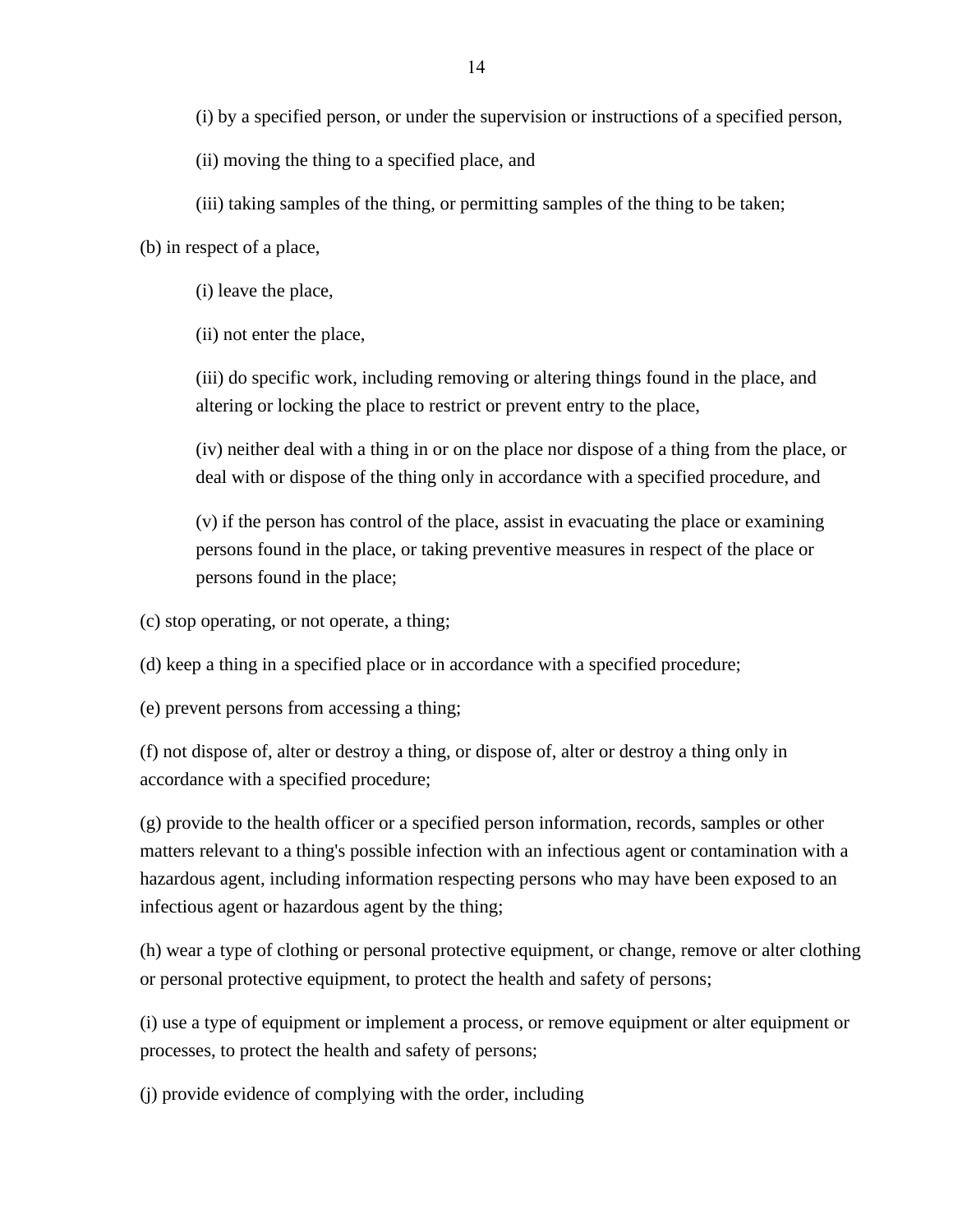(i) getting a certificate of compliance from a medical practitioner, nurse practitioner or specified person, and

(ii) providing to a health officer any relevant record;

(k) take a prescribed action.

(3) If a health officer orders a thing to be destroyed, the health officer must give the person having custody or control of the thing reasonable time to request reconsideration and review of the order under sections 43 and 44 unless

(a) the person consents in writing to the destruction of the thing, or

(b) Part 5 *[Emergency Powers]* applies.

## **Contents of orders**

**39** (3) An order may be made in respect of a class of persons.

## **Duty to comply with orders**

**42** (1) A person named or described in an order made under this Part must comply with the order.

(2) Subsection (1) applies regardless of whether the person leaves the geographic area for which the health officer who made the order is designated.

#### **Reconsideration of orders**

**43** (1) A person affected by an order, or the variance of an order, may request the health officer who issued the order or made the variance to reconsider the order or variance if the person

(a) has additional relevant information that was not reasonably available to the health officer when the order was issued or varied,

(b) has a proposal that was not presented to the health officer when the order was issued or varied but, if implemented, would

(i) meet the objective of the order, and

(ii) be suitable as the basis of a written agreement under section 38 *[may make written agreements]*, or

(c) requires more time to comply with the order.

- (2) A request for reconsideration must be made in the form required by the health officer.
- (3) After considering a request for reconsideration, a health officer may do one or more of the following:
	- (a) reject the request on the basis that the information submitted in support of the request

(i) is not relevant, or

(ii) was reasonably available at the time the order was issued;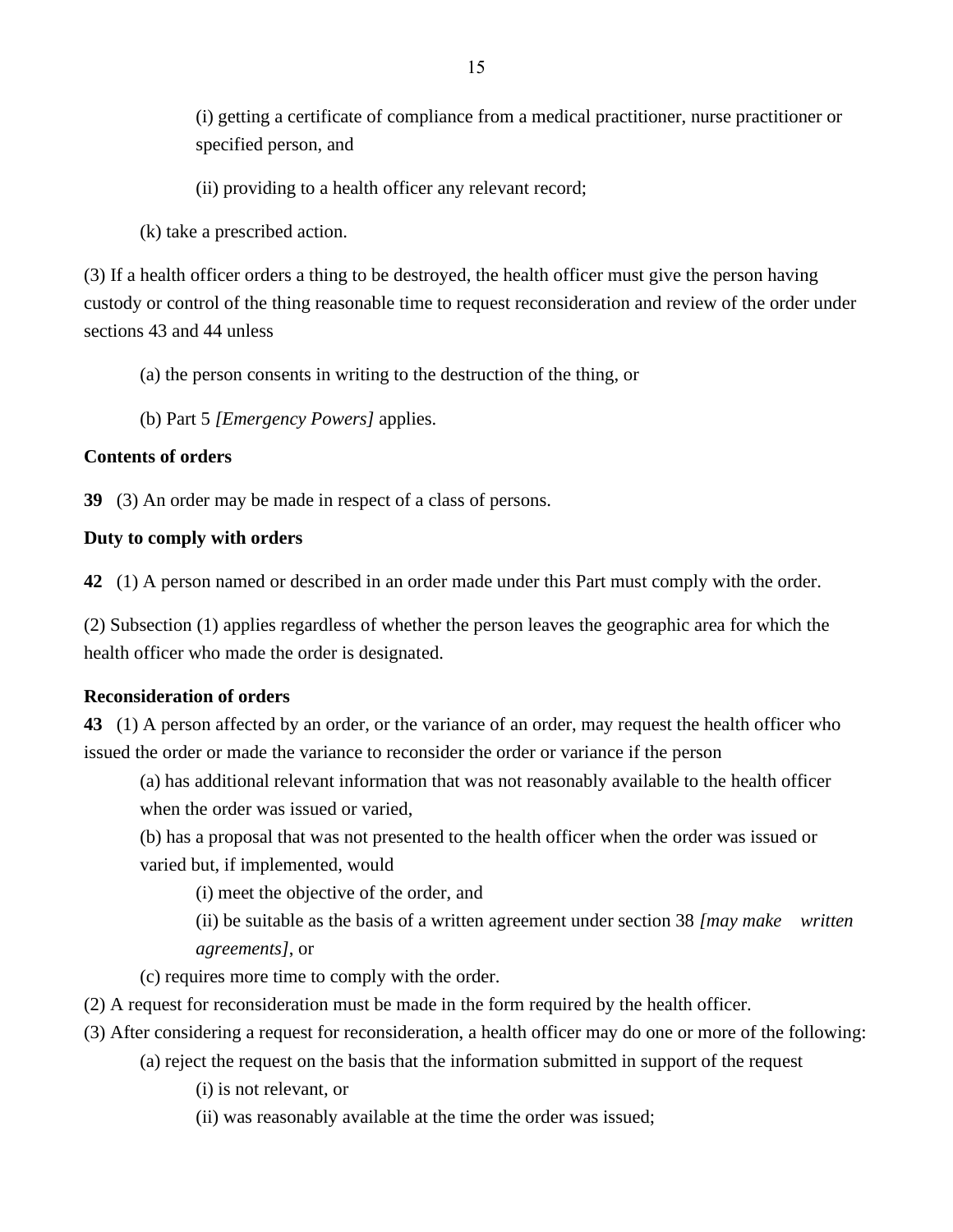(b) delay the date the order is to take effect or suspend the order, if satisfied that doing so would not be detrimental to public health;

(c) confirm, rescind or vary the order.

(4) A health officer must provide written reasons for a decision to reject the request under subsection (3)

(a) or to confirm or vary the order under subsection (3) (c).

(5) Following a decision made under subsection (3) (a) or (c), no further request for reconsideration may be made.

(6) An order is not suspended during the period of reconsideration unless the health officer agrees, in writing, to suspend it.

(7) For the purposes of this section,

(a)if an order is made that affects a class of persons, a request for reconsideration may be made by one person on behalf of the class, and

(b)if multiple orders are made that affect a class of persons, or address related matters or issues, a health officer may reconsider the orders separately or together.

(8) If a health officer is unable or unavailable to reconsider an order he or she made, a similarly designated health officer may act under this section in respect of the order as if the similarly designated health officer were reconsidering an order that he or she made.

## **General emergency powers**

**54** (1) A health officer may, in an emergency, do one or more of the following:

(h) not reconsider an order under section 43 *[reconsideration of orders]*, not review an order under section 44 *[review of orders]* or not reassess an order under section 45 *[mandatory reassessment of orders]*;

#### **Emergency preventive measures**

**56** (1) The provincial health officer or a medical health officer may, in an emergency, order a person to take preventive measures within the meaning of section 16 *[preventive measures]*, including ordering a person to take preventive measures that the person could otherwise avoid by making an objection under that section.

(2) If the provincial health officer or a medical health officer makes an order under this section, a person to whom the order applies must comply with the order unless the person delivers to a person specified by the provincial health officer or medical health officer, in person or by registered mail,

(a) a written notice from a medical practitioner stating that the health of the person who must comply would be seriously jeopardized if the person did comply, and

(b) a copy of each portion of that person's health record relevant to the statement in paragraph

(a), signed and dated by the medical practitioner.